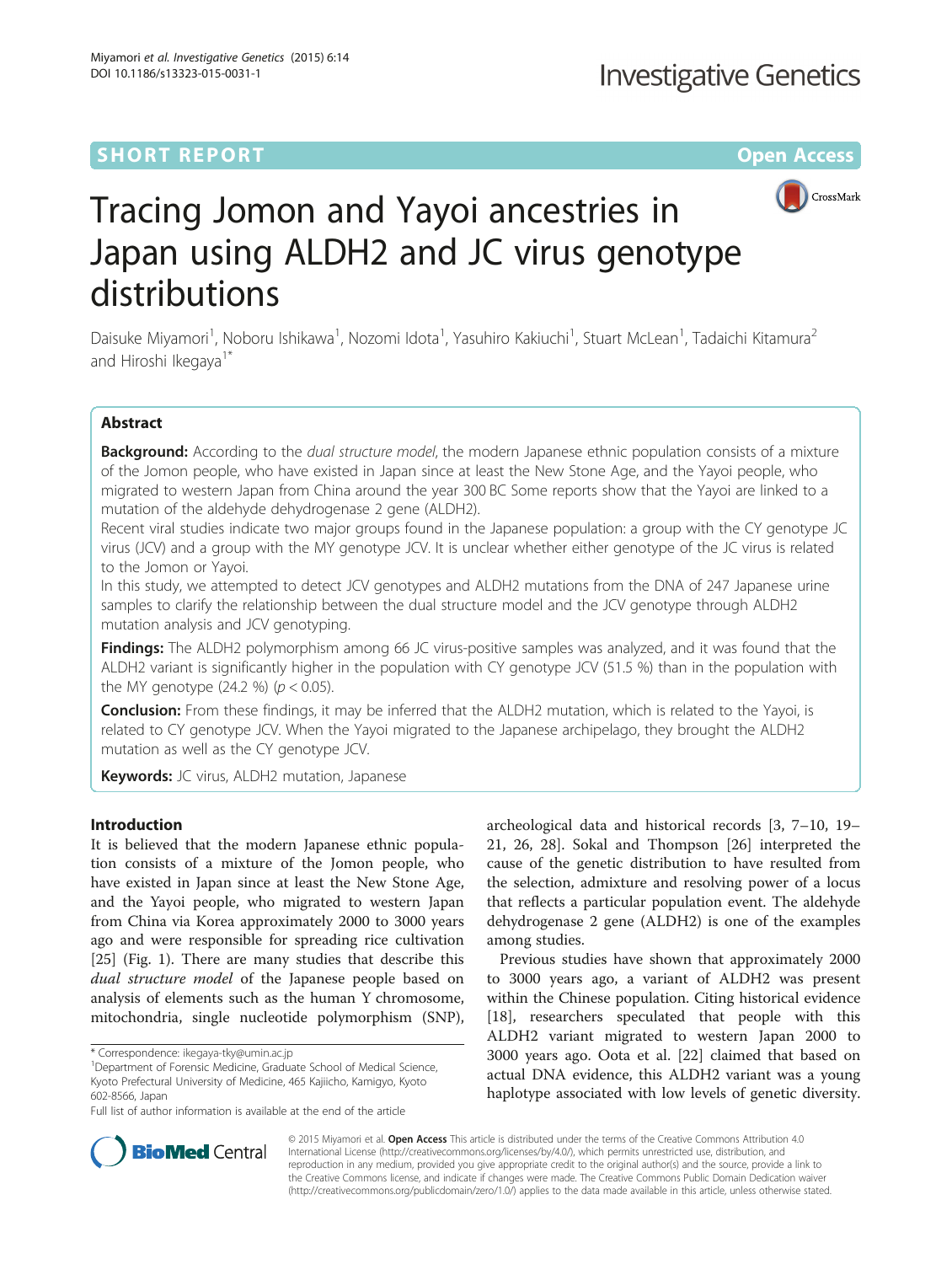<span id="page-1-0"></span>

Therefore, it may be possible that this mutation of the ALDH2 gene and the Yayoi migration from China to Japan happened in roughly the same period.

The JC virus (JCV), one of the *polyomaviruses*, is a useful marker in tracing the dispersal of human populations [\[30](#page-4-0)]. This is because once an individual is infected asymptomatically with JCV during childhood [\[23](#page-4-0), [24](#page-4-0)], the initially infected JCV strain persists in renal tissue for life, and other strains of JCV are unable to infect the already infected individual [\[2](#page-4-0), [13, 29](#page-4-0)]. There are more than 20 main JCV genotypes that are distributed in geographically distinct domains throughout the world [\[30](#page-4-0)]. Two major types of JCV genotypes, CY and MY, are found in the Japanese archipelago [\[14\]](#page-4-0) (Fig. [2a\)](#page-2-0). The genotype CY is commonly distributed in western Japan, northeast China, and Korea [[5, 6](#page-4-0)] and is not found in other places [[27](#page-4-0), [32\]](#page-4-0). Earlier studies suggested that the Chinese might have brought the CY genotype JCV to Japan when they migrated from China [[14](#page-4-0)]. The genotype MY is commonly distributed in eastern Japan and among Native Americans [[27, 32](#page-4-0)].

This JCV distribution may support the dual structure model of the Japanese population. However, there have been no studies verifying the correlation between the distribution of the CY genotype JCV and the dual structure model.

Therefore, through the detection of the ALDH2 mutation among JCV-positive Japanese samples, we investigated its correlation with the CY genotype JCV, and we

discuss whether the dual structure model is also supported by JCV genotype in this study.

# Materials and methods **Materials**

In this study, 50-mL urine samples were donated under informed consent by 247 healthy volunteers who live in the Japanese cities of Hirosaki, Hachinohe, Kazuno, Akita, Omagari, Koromogawa, Yonezawa, Nara, Kaizuka, and Matsue. Extracted DNA samples from the urine were analyzed. The DNA extraction method used for the samples was as described by Kato et al. [\[12](#page-4-0)].

This research work was approved by the institutional review board of the Kyoto Prefectural University of Medicine (G-112).

#### JCV genotype classification

The 610-bp IG region [\[1](#page-4-0)] that encompasses the 3′-terminal regions of both T antigen and VP1 genes was PCR-amplified using primers P1 and P2, and  $ExTaq^{EM}$ polymerase (TaKaRa bio Inc., Tokyo, Japan), as described by Kunitake et al. [[16](#page-4-0)].

The IG region was previously established as a region of the JCV genome that contains abundant typedetermining sites. Utilizing the RFLP (restriction fragment length polymorphism) technique, the JCV genotype from the urine samples was analyzed.

The restriction enzymes NlaIII, DdeI, Hinf I, and PvuII (BioLabs, MA) were utilized. Using standard protocol, a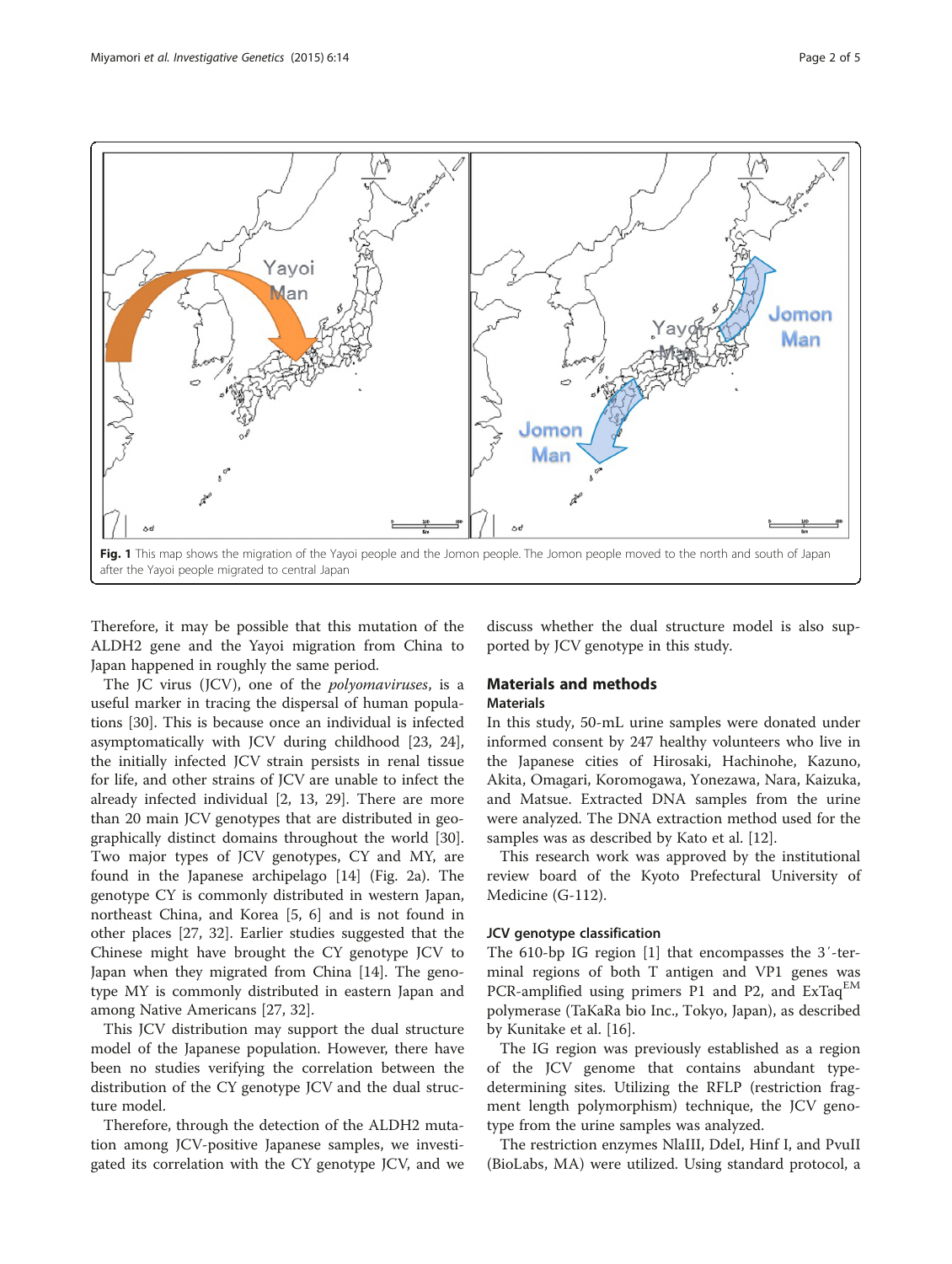<span id="page-2-0"></span>

Fig. 2 a Map showing the distribution of the two major JCV genotypes (CY and MY) in Japan. The areas in which CY and MY were found more frequently (i.e., at rates >75 %) are indicated as CY-rich or MY-rich areas, respectively. The area designated as the intermediate area is where the genotypes CY and MY were found at almost identical frequencies. This map was created utilizing data reported by Kitamura et al. [\[14\]](#page-4-0). **b** The geographic distribution of the ALDH2 variant. The orange area indicates where the frequency of the ALDH2 variant is over 24 % of the population. The ALDH2 mutation-rich area is central Japan. This map was created utilizing data reported by Li et al. [[17](#page-4-0)]

25-μL aliquot of a purified PCR mixture was digested at 37 °C for 1 h with 10–20 units of restriction enzyme. The digestion was resolved by electrophoresis on a 2.0 % agarose gel, and genotype was determined as described by Kitamura et al. [\[14\]](#page-4-0).

## ALDH2 genotype classification

The mutation of Glu504 Lys of the ALDH2 gene was detected and classified among the JCV-positive samples utilizing real time-PCR. Fluorescence melting curve analysis was performed using a LightCycler (Roche Diagnostics GmbH, Mannheim, Germany) with primers and probes obtained from Takara Bio Inc. (TaKaRa Cycleave Human ALDH2 Typing Probe/Primer Set).

PCR conditions were as follows: initially at 95 °C for 10 s, followed by 60 cycles of thermal shift at 95 °C for 5 s, annealing at 53 °C for 10 s, and extended at 72 °C for 20 s. The fluorescence emitted was measured during this process.

#### Statistical analysis

The chi-square independence test was utilized to compare the presence of the ALDH2 variant in samples with the JCV genotype MY and in samples with the JCV genotype CY. Additionally, the chi-square independence test with Yates' correction was utilized to compare the presence of wild-type ALDH2, (i.e., ALDH2 gene has

normal activity) in samples with the JCV genotype MY and in samples with the JCV genotype CY. The association between ALDH2 genotypes and JCV genotypes was expressed in terms of the  $p$  value. The significance was set as 5 %. All analyses were performed using Microsoft Excel software.

## Results

JCV was detected in 66 samples. Among them, the genotype CY was detected in 33 samples and the genotype MY was detected in 33 samples. Among the 33 CY detected samples, the ALDH2 variant was detected in 17 samples (51.5 %). Among the 33 MY detected samples, the ALDH2 variant was detected in only 8 samples (24.2 %). All of the ALDH2 variants were Glu/Lys heterozygotes. Lys/Lys homozygotes were not detected in the samples. The ALDH2 variant was found more commonly in people who carry the CY genotype JCV than in people who carry the MY genotype JCV (Table [1\)](#page-3-0) ( $p$  value 0.04, odds ratio 0.30).

### **Discussion**

The results of the present study suggest that the ALDH2 variants are more prevalent in people with CY genotype JCV than in people with MY genotype JCV (Table [1](#page-3-0)).

In an earlier study, the CY genotype JCV was found to be more common in western Japan, and the MY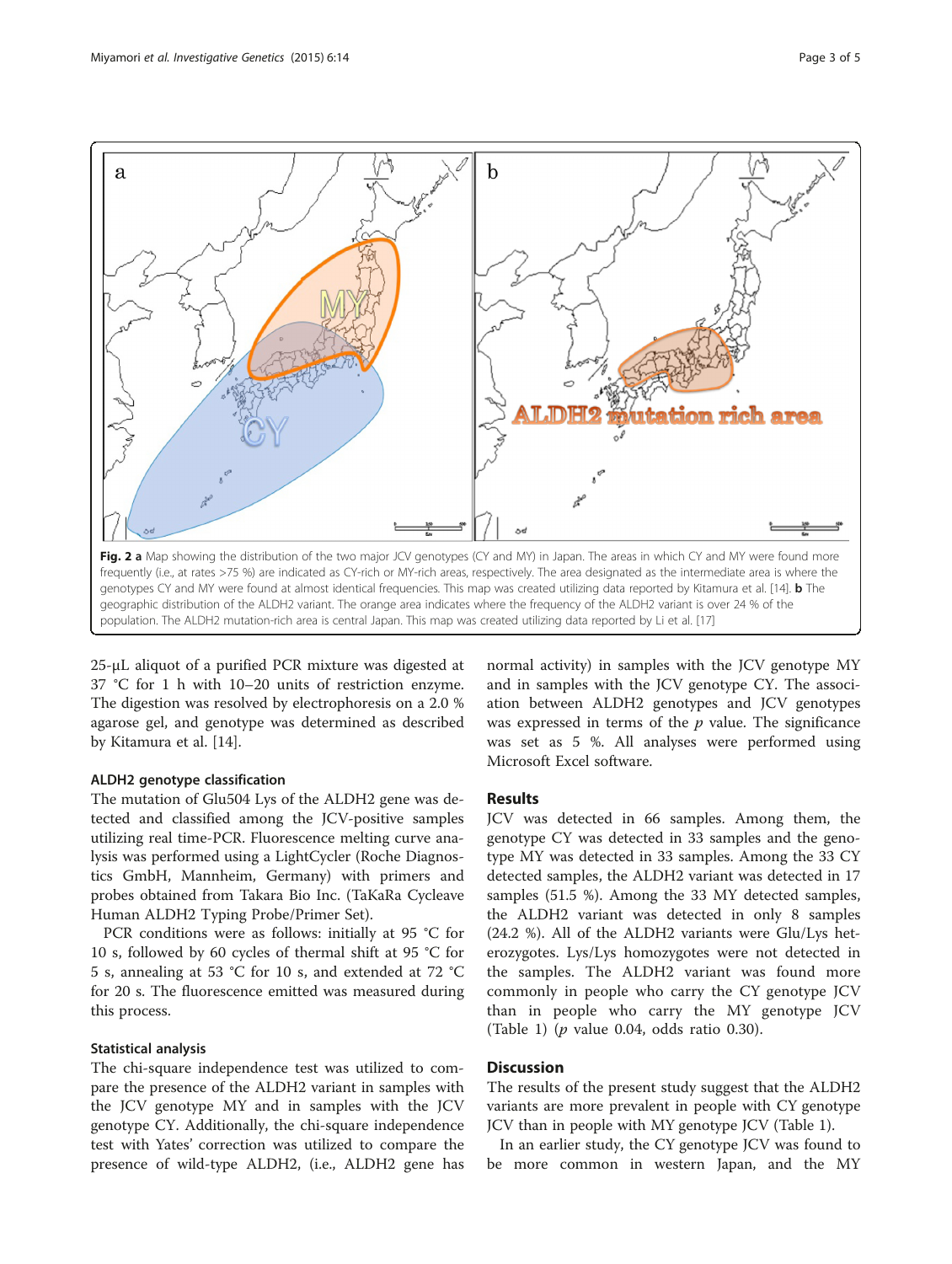<span id="page-3-0"></span>Table 1 Association between the JCV genotype and the ALDH2 variant

|                        | MY genotype | CY genotype |
|------------------------|-------------|-------------|
| ALDH2 variant          | 8           | 17          |
| (Glu/Lys heterozygote) |             |             |
| ALDH2 wild type        | 25          | 16          |
| (Glu/Glu homozygote)   |             |             |
| Total                  | 33          | 33          |
|                        |             |             |

Lys/Lys homozygote was not detected in this study.

genotype JCV was found to be more common in Eastern Japan [[14\]](#page-4-0) (Fig. [2a\)](#page-2-0). The CY genotype JCV was also found in China [\[5](#page-4-0), [6](#page-4-0)], but the MY genotype JCV was found mainly in the Japanese archipelago and in North and South America [\[32](#page-4-0)]. Estimated from the substitution rate of the JCV genome, the MY clade occurred more than approximately 10,000 to 30,000 years ago [[31\]](#page-4-0), and the CY clade occurred approximately 10,000 years ago. Therefore, the MY genotype JCV initially occurred in the Japanese archipelago and spread to the Americas, and later, the CY genotype JCV migrated from China to Japan. It is possible that the ALDH2 mutation only occurred within people who carry the CY genotype JCV, explaining why it is uncommon for people who carry the MY genotype JCV to have the ALDH2 mutation. Another study indicates that Native Americans do not have the ALDH2 mutation [[4\]](#page-4-0). Combining this information with the results of Zheng et al. [[32\]](#page-4-0), we can speculate that people who carry the MY genotype JCV may not have originally had the ALDH2 mutation. Those findings also support the relation of the CY genotype JCV with the ALDH2 mutation. Therefore, it is inferred that the ALDH2 gene mutation spread into East Asia in the past few thousand years. This may be a good example of a locus subjected to selection, displaying wide distribution, and high frequency with low associated variation, confined to a continental region.

However, there are some people with the ALDH2 mutation and the MY genotype JCV, and some people are without the ALDH2 mutation and with the CY genotype JCV.

It is believed that there are several reasons for this. First, extensive genetic mixing between Yayoi and Jomon is expected to have occurred after the major migration 2000 to 3000 years ago and before the present day, when our samples were collected. Second, the ALDH2 genes from both parents are passed down and combined forming their child's ALDH2 gene type. As a result, there is a 50 % possibility of inheriting the ALDH2 mutation from a father or mother carrying the gene. However, in the case of the JCV genotype, the possibility of infection with JCV from one's father or mother is affected by the number of exposures to their urine. As a result, if the infection rate of one JCV genotype is high within a given area, subsequent generations are less likely to be infected by JCV of other genotypes, which in turn becomes less common through natural selection. Minority groups of viral genotypes are excluded by the dominant genotype within a given area during a given period. These differences in the acquisition of infection from a local majority or minority strain of a virus or the inheritance of a mutant or non-mutant version of a gene on the other might be the cause of the differences in distribution of the JCV genotypes and the ALDH2 mutation in Japan (Fig. [2a, b](#page-2-0)).

After a study reported evidence of greater genetic affinity between Ainu and Ryukyuan people (i.e., people indigenous to Okinawa and a surrounding chain of islands between Japan and Taiwan) than between either group from the Japanese mainland populations [\[11\]](#page-4-0), it was suggested that the Jomon migrated to the north and south of the Japanese archipelago in response to the Yayoi migration from China to western Japan (Fig. [1](#page-1-0)). Because the ALDH2 mutation is thought to be common among Yayoi, the distribution of the CY genotype JCV is believed to be the same as the distribution of those people who have the ALDH2 mutation (Fig. [2a, b](#page-2-0)). However, Kitamura et al. [[14](#page-4-0)] reported that the most common genotype found in Okinawa is CY. This is contradictory to the idea of the Jomon migration to Okinawa and Tohoku (the northeast region of the main island of Japan) with their MY genotype JCV, following the migration of the Yayoi people to the main islands of the Japanese archipelago. According to our model, all specimens from before the Yayoi arrival would lack both the ALDH2 mutation and the CY viral genotype while bearing the MY genotype. Further studies are necessary to examine other aspects of the Yayoi arrival. The potential value of studying ancient DNA in pre-Yayoi era specimens of the Ryukyuans and other populations in Japan using viral genome capture techniques and ALDH2 mutation analysis could help solve the mystery of the apparent rarity of the MY variant JCV in modern Ryukyuan populations [[15\]](#page-4-0).

#### Conclusion

From these findings, it may be inferred that the ALDH2 mutation, which is related to the Yayoi, is related to CY genotype JCV. When the Yayoi migrated to the Japanese archipelago, they brought the ALDH2 mutation as well as the CY genotype JCV.

#### Abbreviations

ALDH2: aldehyde dehydrogenase 2; BKV: BK virus; JCV: JC virus; PCR: polymerase chain reaction; RFLP: restriction fragment length polymorphism; SNP: single nucleotide polymorphism.

#### Competing interests

The authors declare that they have no competing interests.